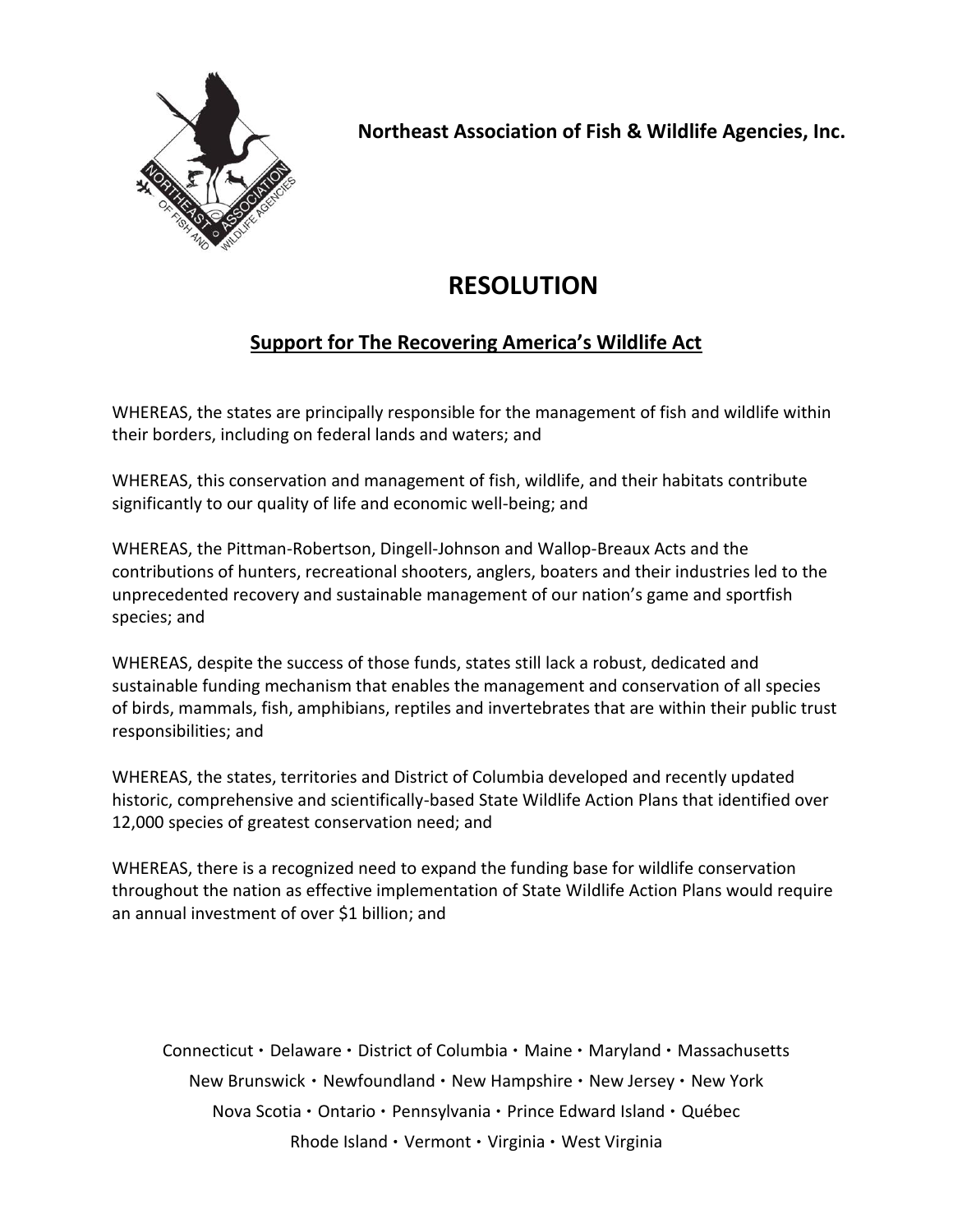

## **Northeast Association of Fish & Wildlife Agencies, Inc.**

WHEREAS, the Blue Ribbon Panel on Sustaining America's Diverse Fish and Wildlife Resources was tasked with recommending a new funding mechanism to support state fish and wildlife conservation to ensure the sustainability of all fish and wildlife for current and future generations; and

WHEREAS, the Blue Ribbon Panel recommended that Congress dedicate up to \$1.3 billion annually in existing revenue to the existing, unfunded Wildlife Conservation and Restoration Program; and

WHEREAS, funding apportioned to the states through the Wildlife Conservation and Restoration Program would provide 75% of the funds needed for states to effectively implement the State Wildlife Action Plans, and states would provide a 25% nonfederal match with all funds used to implement state led proactive, voluntary and incentive-based conservation actions to conserve state species of greatest conservation need, including to stabilize and recover species trending toward listing under the federal Endangered Species Act (ESA), and to help recover species listed under the ESA; and

WHEREAS, states can also use a portion of these funds on wildlife conservation education, which enhances their ability to work with communities and landowners, and on wildlifeassociated recreation projects; and

WHEREAS, the Blue Ribbon Panel also recommended that the impact of societal changes on the relevancy of fish and wildlife conservation be examined and recommendations made on how programs and agencies can advance to engage and serve broader constituencies; and

WHEREAS, the Northeast Association of Fish & Wildlife Agencies, Inc. (NEAFWA) thanks cochairs Mr. John Morris and former Governor David Freudenthal and the business and conservation leaders of the Blue Ribbon Panel for their valuable contributions and commitment to further support implementation of the Blue Ribbon Panel's recommendations; and

WHEREAS, this resolution builds upon a resolution adopted by NEAFWA on November 1,2017, supporting the implementation of the Blue Ribbon Panel's recommendations, which were instrumental to launching the Alliance for America's Fish and Wildlife, a diverse coalition of

Connecticut • Delaware • District of Columbia • Maine • Maryland • Massachusetts New Brunswick • Newfoundland • New Hampshire • New Jersey • New York Nova Scotia • Ontario • Pennsylvania • Prince Edward Island • Québec Rhode Island · Vermont · Virginia · West Virginia